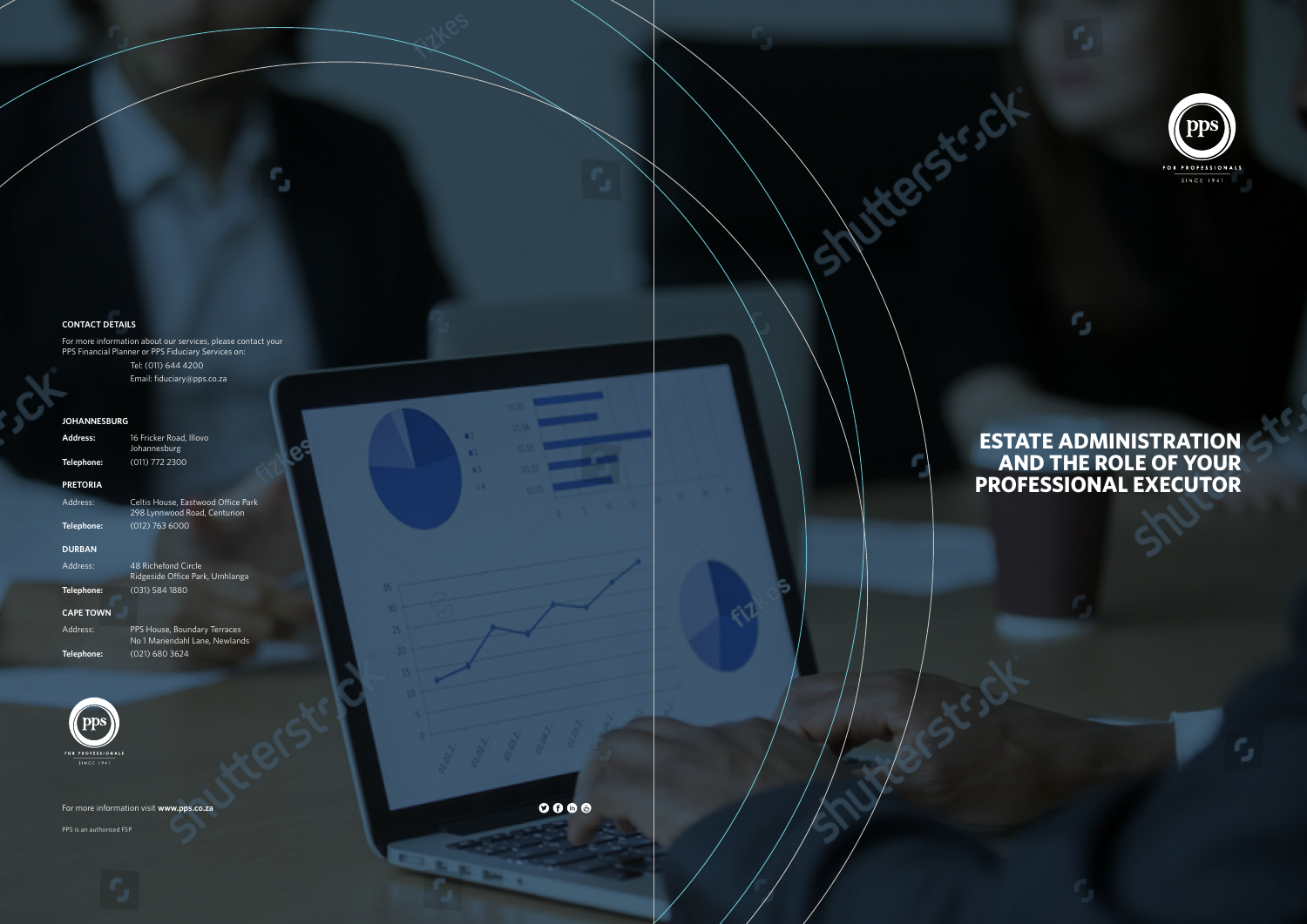## **ESTATE ADMINISTRATION**

The administration of an estate is often complicated and confusing. The executor plays an important role in ensuring that the estate administration process is undertaken in line with the Administration of Estates Act, 66 of 1965 (as amended) and that it is handled with empathy, efficiency and professionalism.

A deceased estate comes into existence when a person dies leaving property or a will (or document which purports to be a will).

PPS Fiduciary Services renders estate administration services to any person who has nominated PPS Fiduciary Services as executor in their will. PPS Fiduciary Services can act on behalf of the deceased if they did not leave a valid will (died intestate) and can also act as Agent in the case of a non-professional executor having been appointed.

# **EXECUTOR**

#### **Who is an executor?**

An executor is a professional person appointed by the Master of the High Court to attend to the legal and accounting functionality of winding up the estate of a deceased person.

#### **Why is an executor needed?**

Some estates are made up of a complicated mixture of assets. For these estates, you need the help of a professional executor with years of experience in the administration process. Coupled with the fact that the legal ramification of not paying creditors or heirs correctly has dire financial consequences.

#### **What is the role of the executor?**

The role of an executor has legal, accounting and facilitation facets to it and the success of the relationship between the beneficiaries and the executor is underpinned by our association with the PPS Group and our network of financial and estate planners.

The executor's position is one which carries many risks. It is these risks that he/she carries which needs to be weighed up when agreeing to levy a fee. The standard executor's fee is governed by Regulation 8 of the Regulations under the Administration of Estates Act.

# **THE EXECUTOR:**

- Acts in a representative capacity on behalf of the deceased
- Acts on his/her own responsibility. His/her position is of a fiduciary nature and he/she must act legally and in good faith
- Is legally vested with the administration of the estate and is not an agent for the heirs or creditors
- Does not succeed to the persona of the deceased

Where the executor has not acted with the duty of care required, the heirs to the estate have right of recourse against him/her personally. It is in return for this fiduciary risk, over and above the administrative work to be performed, that the executor's fee is levied.

The executor has certain rights and duties to perform with the administration of an estate, these can be found both in common law and in terms of statute (the Administration of Estates Act).

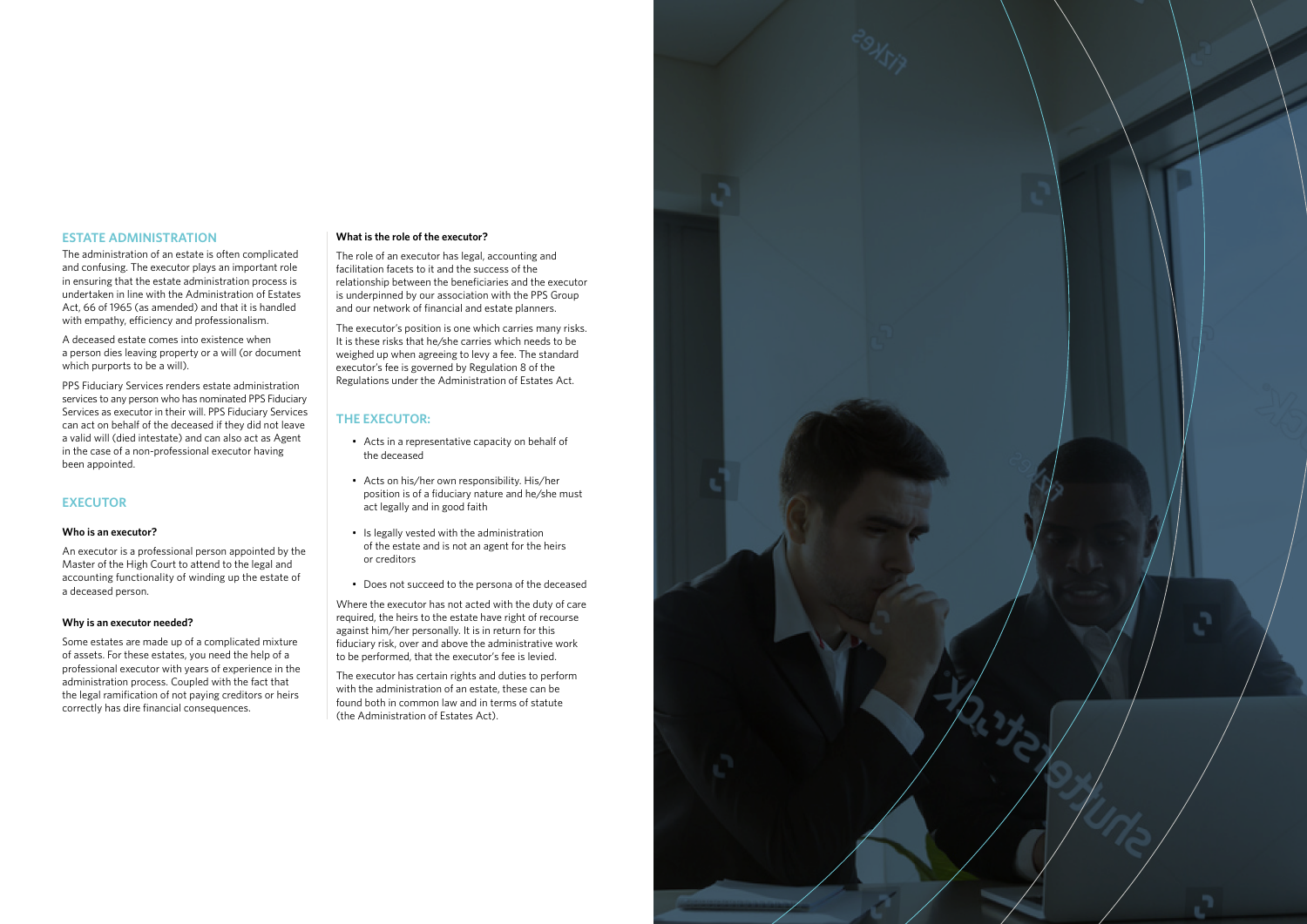

The process followed by the executor is summarised below. However, it is important to note that each estate is different and will carry its own nuances.

- Take custody of estate property.
- Place a Section 29 Advertisement calling for debtors and creditors to lodge their claims with the executor. This advert is placed once the executor has received the formal appointment from the Master of the High Court. The advert is placed in a local newspaper circulating in the area where the deceased resided as well as the Government Gazette. The advert appears once and runs for a period of 30 days.
- Determine the solvency of the estate following the expiration of the Section 29 Advert the executor needs to determine the solvency of the estate. This is an important process as the creditors need to be given an option on how to proceed, if the estate is insolvent.
- Proceed to open an estate late banking account.
- Follow up phase investigate and determine the nature and value of the estate assets and liabilities. This is a time-consuming process and may require the services of a specialist should the estate be dutiable, have minor beneficiaries or there be a dispute amongst heirs.
- Examination of claims claims lodged against the estate need to be considered and approved or rejected by the executor. In matters where claims are disputed there is a separate process to be followed.
- Income tax the executor is required to ensure that the deceased's final tax return (period return to date of death) plus any outstanding returns are completed and submitted for assessment. The tax area of the administration process has become more onerous with the introduction of Capital Gains Tax (CGT). The collection of CGT information is time consuming and the calculation

of the taxable amount is complex. As from 1 March 2016 the income earned during the estate administration process is no longer taxable in the hands of the heirs, but is taxable in the estate. As such there is a need for the executor to attend to a further tax return prior to being able to lodge the final liquidation account.

- Lodging of the Liquidation Account upon receipt of the information around the estate assets and their values, investigation and acceptance of all claims lodged against the estate and receipt of the final income tax assessment the executor should be in a position to draft and lodge the liquidation account. This account is required to be lodged following a very specific format. The account will detail the assets, liabilities and how the assets are to devolve in terms of the will. The account will be lodged with the Master of the High Court for approval. Once the Master has confirmed that the account has been inspected and meets the required standards the executor will be instructed to proceed to advertise the account in terms of section 35 of the Estate Act.
- Section 35 advertisement following confirmation from the Master, the executor will proceed to advertise the fact that the liquidation and distribution account is lying open for inspection. The advert calls for all interested parties to inspect the account and lodge objections thereto in need.
- The section 35 advert appears once and runs for a period of 21 days.
- Distribution of the estate upon expiration of the section 35 advert and provided no objections to the account have been lodged, the executor, following approval from the Master of the High Court, may proceed to distribute the estate to the heirs as per the liquidation account drafted. This will include the instructing of a conveyancing attorney to attend to the transfer of the fixed property, transfer of shares, unit trusts, timeshare etc.